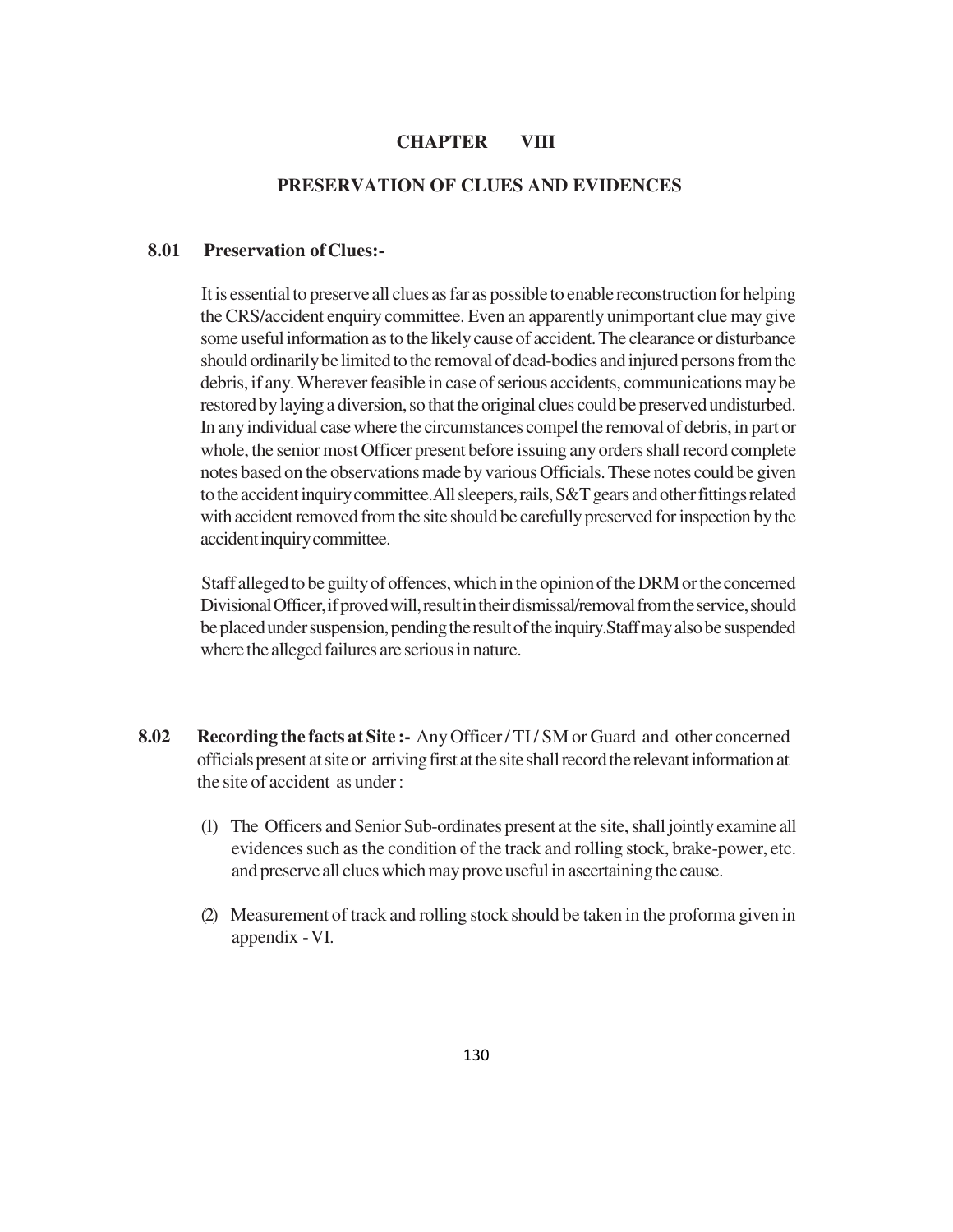- (3) The marks on sleepers, position of derailed vehicles, broken parts of track or vehicle and other particulars, which may have a bearing on the accident shall be carefully noted and preserved by the concerned officials jointly. In case of accident at station, the position of the track, signals, points, panel, pointlevers/knobs, indicators, keys, lever collar/button cap used, badges, transmitter keys, relay room keys, shall also be recorded.
- (4) Cross-levels/gauge/versine etc. should be taken with free condition of track and under loaded condition with locomotive or fully loaded wagon or a coaching vehicle at or near the point of derailment, by the Senior sub-ordinates jointly. The above should not interfere with the rendering of Medical aid to the injured or other relief measures to the passengers.

### **8.03 Recording of statements** :

 The statements of the staff concerned should be recorded and every step should be taken to record and preserve evidence

### **8.04 Recording of evidences:**

- (i) The Officer or Senior subordinate of any department who may happen to be present at the time an accident occurs or who first arrives at the accident spot , irrespective of whether he is on or off duty, shall carefully examine and record the actual conditions and the exact position of Vehicles, Points, Fixed signals, panel position, Levers/knobs operating points and fixed signals and any debris such as broken axle boxes, springs, locking bolts, cotters, fallen material in rear of the point of mount/drop, disturbances in track fittings etc.,or any other factors which may help to trace the cause of the accident in the prescribed form Acc-7.
- (ii) In the event of more than one Officer or Senior subordinate being present at the site of the accident or arriving first at the site of the accident, the report in the prescribed Form Acc.7 shall be signed by all the Officers or the Senior Subordinates, as the case may be. If the report is made by one or more Senior Subordinates it shall be called for and checked by the Officer or Officers who arrive first at the site of the accident.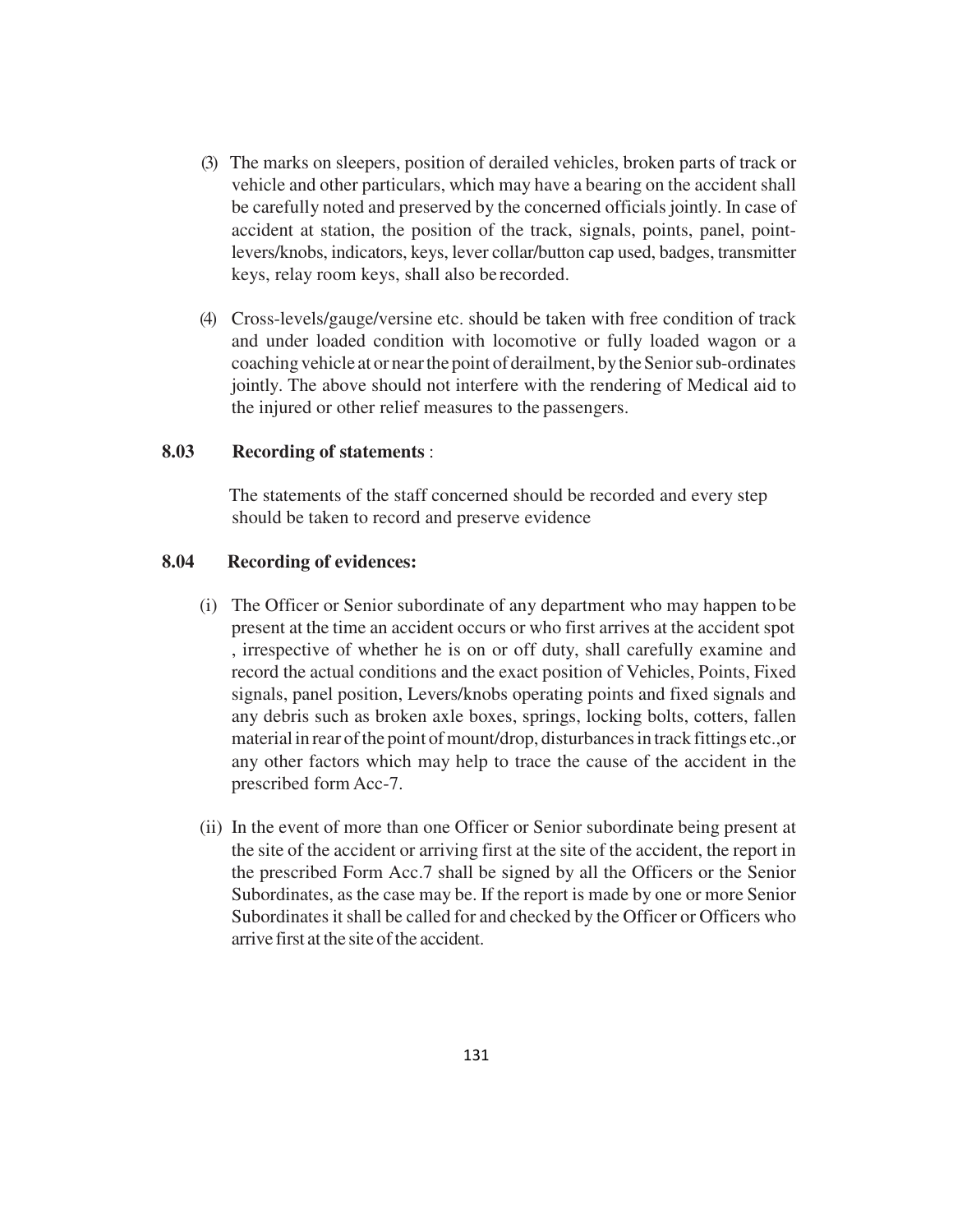The Rules mentioned under  $8.05(i) \& (ii)$  shall not be deemed to imply that staff other than Officers and Senior subordinates present at or arriving first at the site of an accident need not take any step to examine or preserve evidence relating to the accident. It shall be the duty of every railway servant to look for and preserve such evidence and such evidence shall be made available to the Officer or Senior subordinate for incorporation in the prescribed forms.

# **8.05 Sealing of signalling equipment**:

- a) In cases where defects in the interlocking might have caused or contributed to an accident, the interlocking gear concerned shall be sealed. Only the Divisional Signal and Telecommunication Engineer and Divisional Safety Officer could authorize the removal of the seal. The sealing of the interlocking gear shall be carried out in the following manner:
- b) Signal lever frames A tape shall be passed over the cover of the tray containing the tappet locking and sealed to prevent the cover being removed.
- c) In Panel or Route Relay or Solid state interlocking, the relay boxes connected with the concerned signals and the concerned location boxes pertaining to the signals and track circuit in all colour light signal area should also be sealed in the presence of traffic Official and should not be opened except on the authority of the Divisional Signal and Telecommunication Engineer and the Divisional safety Officer.
- d) Key locks of all descriptions, including gate locks and interlocking key boxes, shall be taped and sealed across the cover. Electrical apparatus, including Station Master's control, Block Instruments, electrical facing point locks and lever locks and electric slots shall be taped and sealed across the cover.
- e) Point detectors shall be taped and sealed across the cover.
- f) In cases where immediate repairs to points and permanent way are necessary to pass trains, only such parts of the interlocking shall be disconnected as are necessary to carry out the repairs. No alterations or repairs to interlocking gear likely to be concerned in enquiries into the accident shall on any account, be carried out prior to such enquiries, and only after obtaining the permission of a responsible Officer.
- g) Wherever Data loggering facility is provided suitable steps shall be taken to preserve information and necessary Data print outs shall be extracted immediately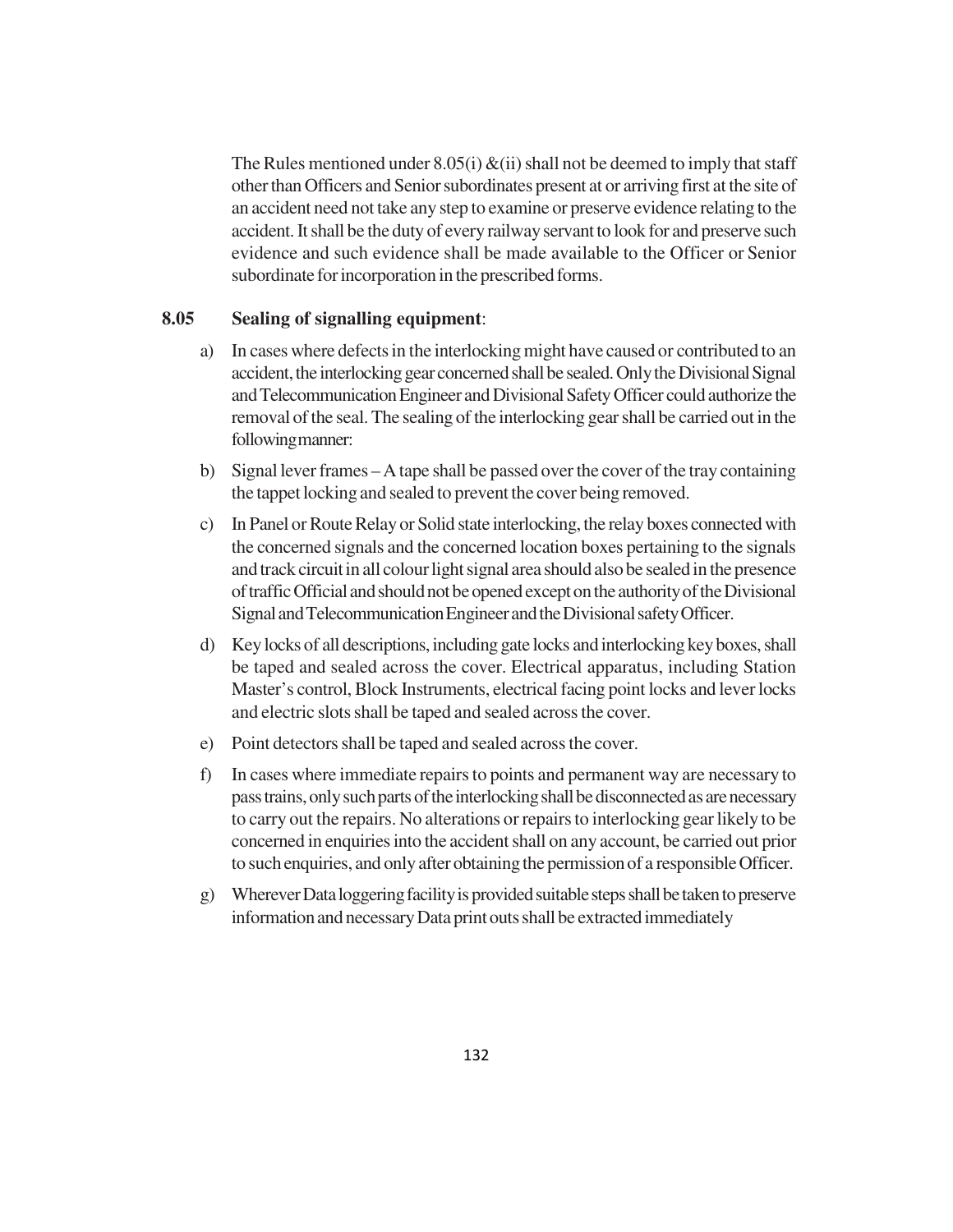### **8.06 Examining and recording of the condition of the permanent way**:

- (i) Care should be taken in examining and recording the condition of the Permanent Way according to the details given in Appendix V.
- (ii) In all cases of derailments, the marks on the wheels of the engine and/or vehicles and the marks on the permanent way (rails, sleepers, etc.) in respect of the wheels mounting on and dropping from the rails, the wheels riding on the ballast etc. shall be specially looked for and recorded. Special care shall be taken to examine the wheels before the engine and/or wheels are worked away from the accident spot. The wheel marks etc. on the permanent way (especially between the points of mount and drop) required for a later reconstruction of the scene shall be very carefully examined, preserved and/or recorded, irrespective whether or not the cause of the accident has been known and irrespective of whether or not videograph/ photographs have been taken. The position of the rails, sleepers, fish bolts, nuts, etc., bear marks as a result of the accident (especially in between the points of mount and drop) shall be marked on the ground and serially numbered, with either chalk or paint, and carefully preserved so that they can be placed back in their original positions at a later date.

## **8.07 Examining and recording of the conditions of the rolling stock**:

Care should be taken in examining and recording the condition of the rolling stock according to the details given in Appendix V.

# **8.08 Notes and sketches**:

The official of the Engineering department shall be responsible for the preparation of th sketch showing the site of the accident, the permanent way affected, the position of derailed vehicles and also position of the track and rolling stock components at the site. Detailed sketches of damage to rolling stock shall be prepared by the Official of the Mechanical department who arrives at the spot. Necessary photographs shall also be taken.

#### **8.09 Videograph and photograph :**

Arrangements shall be made for photographing and video graphing of the accident site. Every Care should be taken to cover all essential evidences.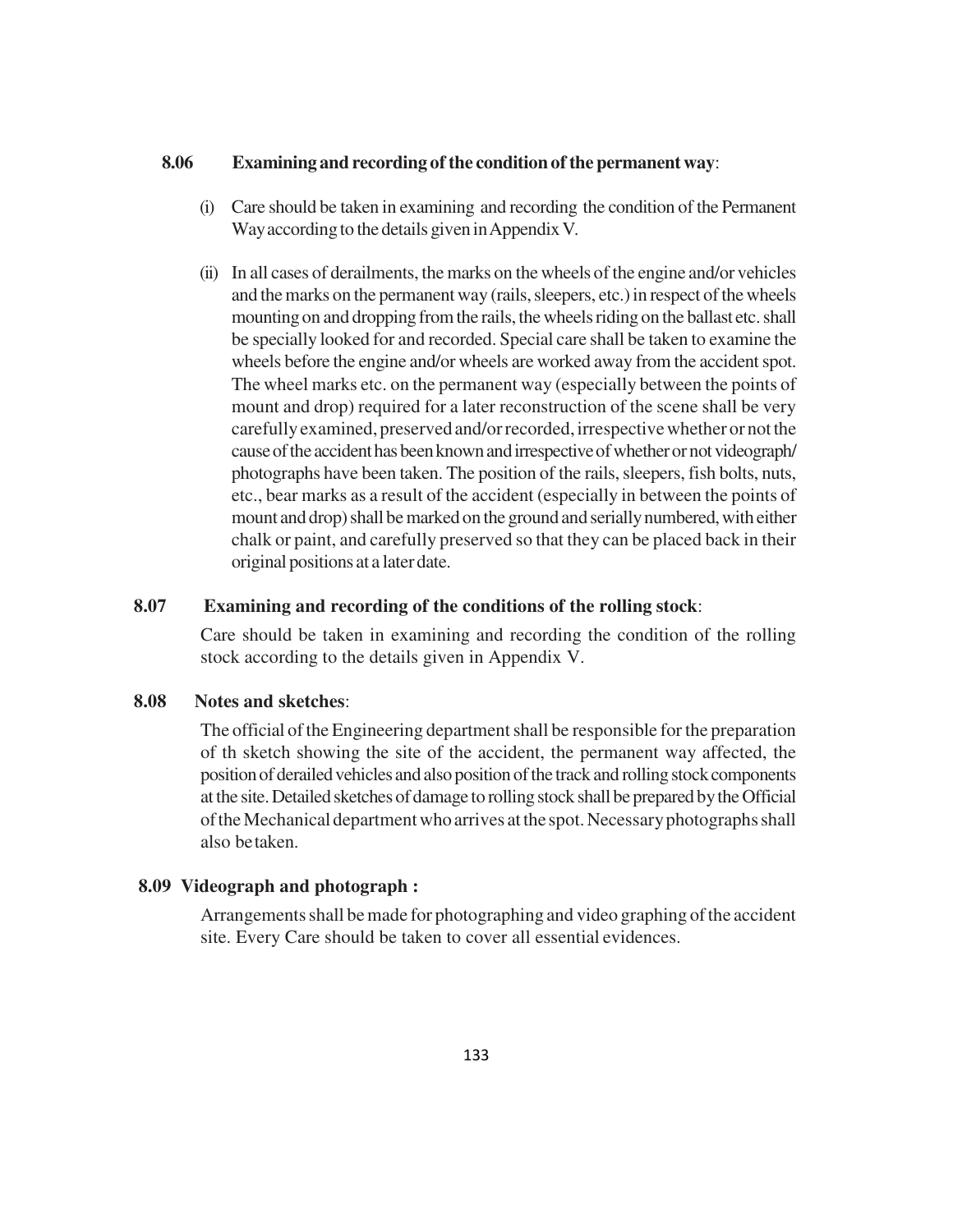## **8.10 Seizure of books and forms**:

All relevant records at Stations, cabins, Level crossing gates, in locomotives, S&T, P.way, C&W locations etc. shall be seized secured and sealed. Before seizing the records, the Official seizing the records shall ensure that a line is drawn just below the last entry in the record/register and sign with designation, date and time.

# **8.11 Tampering of clue and evidence**:

No clue shall be tampered and no debris which may help to trace the cause of the accident shall be disturbed or cleared unless such interference is emergent and unavoidable and is permitted by a responsible Officer present at the spot. If it is considered absolutely necessary to remove any items of debris, which may help to trace the cause of the accident, they shall be carefully preserved by the Officer permitting the removal, record being kept of the positions from which they were taken. Photographs and video graph of the wreckage shall be taken, as their value for purposes of evidence is very vital.

# **8.12 Restoration of traffic**

After an accident has occurred, it is essential that through communication is established as quickly as possible. To this end all staff and materials shall be pressed into service. All avoidable delays should be ruthlessly curbed. A system of monitoring the pace of work should also be ensured. All Officers and staff at accident site shall be responsible for any delay in establishing through communication.

## **8.13 Arrangements for clearing the line**:

- (i) DRM/ADRM or in their absence the seniormost Officer/ Supervisor from the Mechanical Department will be incharge of operations for clearing the line of obstruction.
- (ii) The Sr.Divisional Commercial Manager, Divisional Commercial Manager or an Assist Commercial Manager will be incharge of transshipment arrangements or in his absence, the senior most Operating Officer shall perform this duty.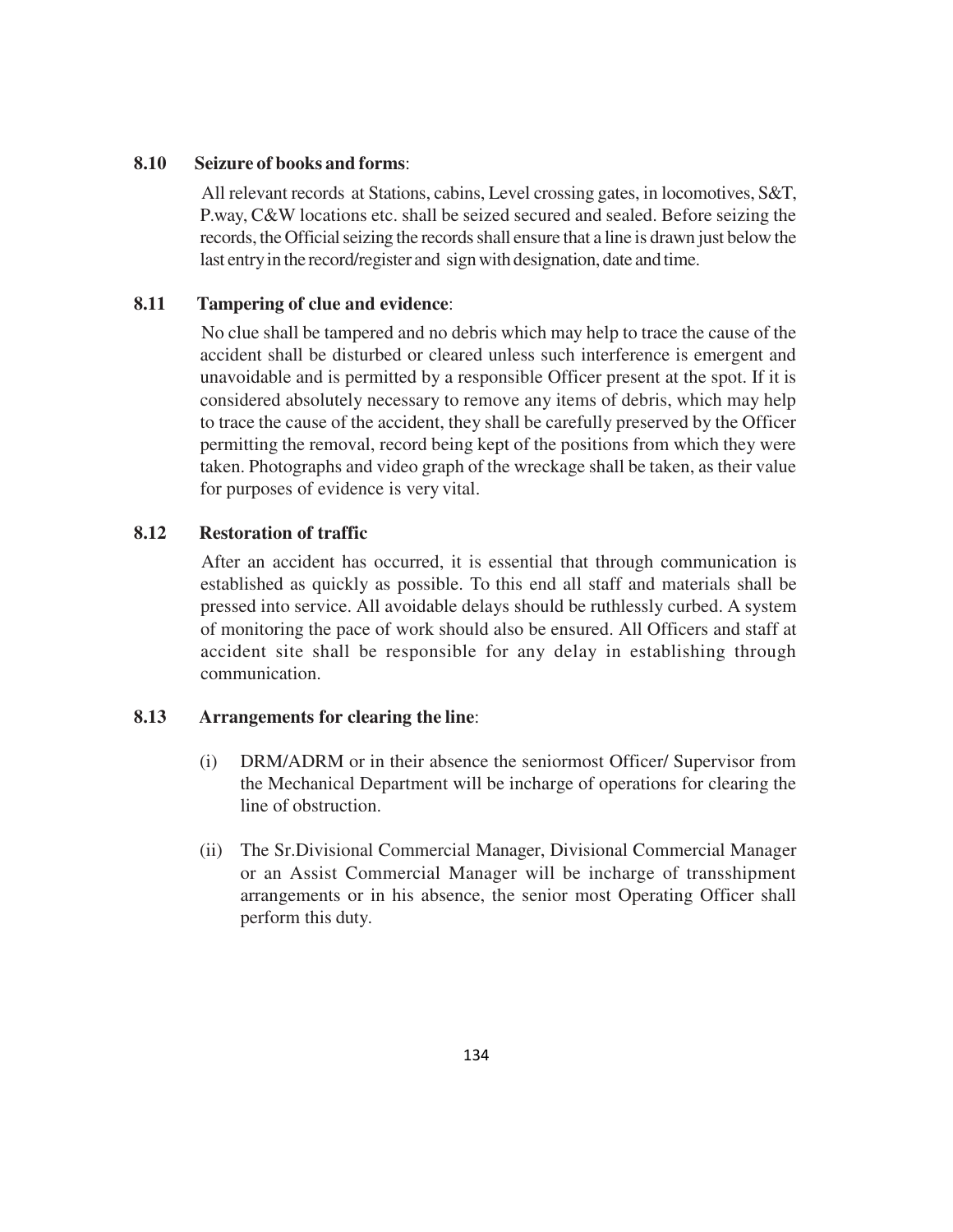- (iii) The senior Traffic Officer or in his absence, the senior traffic subordinate at the site will be in charge of regulation of traffic.
- (iv) On electrified sections, the Traction Engineer, or Assistant Traction Engineer, or senior subordinate of the Traction Branch will look after electric traction matters.
- (v) The Sr. Divisional Operations Manager/Divisional Operations Manager/Assistant Operations Manager/Area Officer will take over charge of Control office and regulate traffic.
- (vi) (a) The senior most mechanical officer is personally responsible for ensuring safe and efficient handling of cranes and removal of wreckage and that not accident occurs on this account.
	- (b) Cranes shall not be worked adjacent to Overhead Lines unless such Overhead Lines power supply are switched off and made dead. If track lifting or the use of crane, which may foul the overhead equipment, is necessary on the electrified area the Traction Power Controller, Traction Foreman (Overhead equipment) or the Traction Foreman (Distribution) must be advised and their sanction obtained.
	- (c) All movements of the crane jib shall be conducted with great care so as not to foul the Overhead equipment and adjacent lines. Whenever possible, the direct blast from the crane chimney to the Overhead lines or insulators should be avoided.
- (vii) senior most engineering official shall personally satisfy himself that the line is fit and free from obstruction before authorizing resumption of normal working duly imposing such speed restriction as he consider necessary.

## **8.14 Restoration of communication**:

# i) **Duties of the first officer/senior subordinate arriving at the scene of accident**:

a) The first Officer whether he belongs to the Mechanical, Engineering or Transportation department, shall do everything possible to expedite the resumption of traffic, as soon as he arrives at the scene of the accident, informing the Officer of the Transportation Department in charge of the division of what is being done.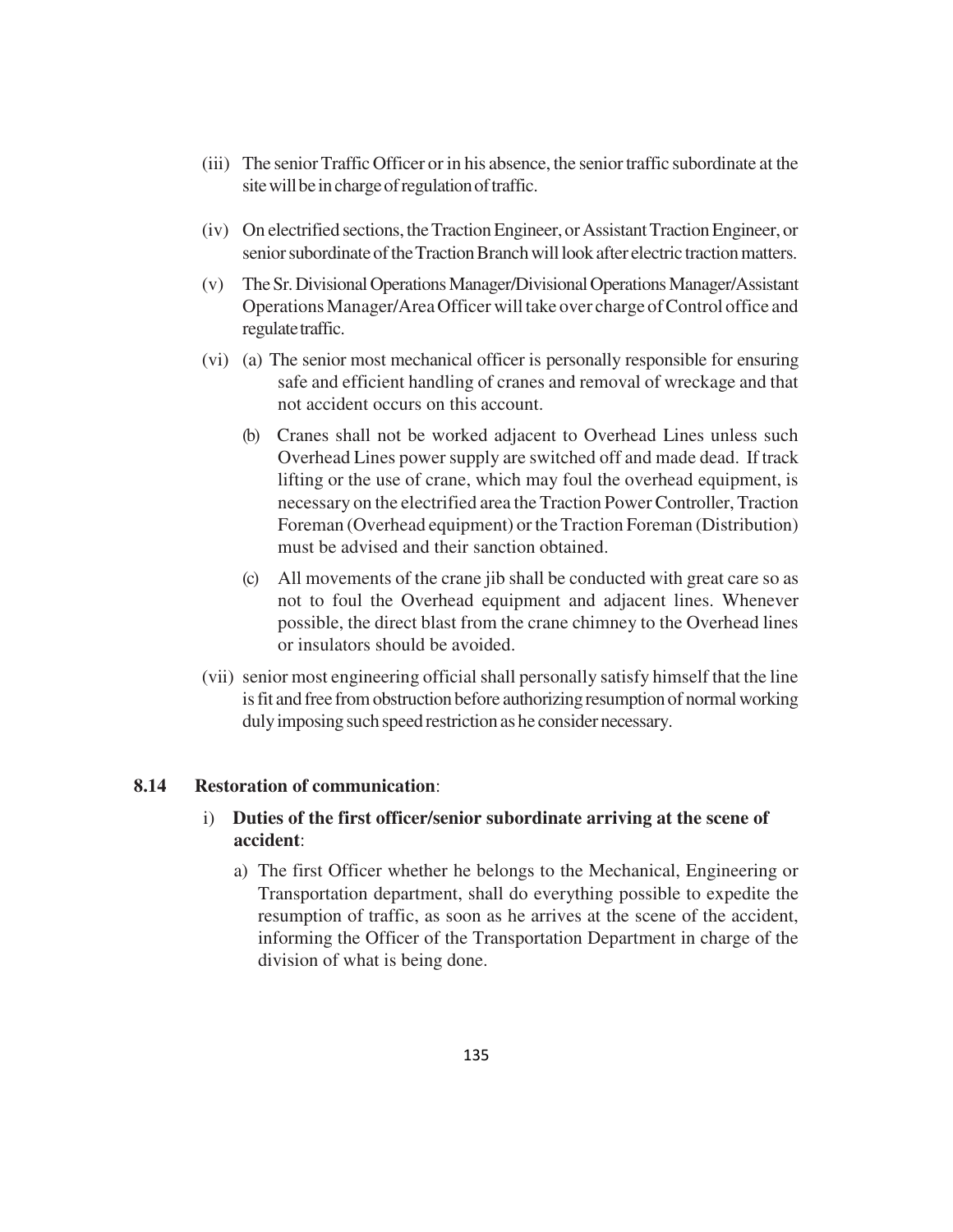- b) The first Engineering Official, who arrives at the scene of the accident shall advise his next senior official or an other railway official who can render assistance, giving a copy to the Divisional Engineer or the Chief Engineer, stating what help is required.
- ii) The official of the Engineering department who authorises the restoration of the track shall be personally responsible for ensuring that all the evidences relating to the accident have been correctly collected and preserved. It shall however be ensured that the restoration of through communication shall not be unduly delayed and that all efforts to establish through communication are taken simultaneously while preservation of clues and examination of evidences are being done.

## **8.15 Spot Investigation by Commissioner of Railway Safety**:

It should be very promptly ascertained from the Commissioner of Railway Safety whether he desires to inspect the site, etc., before the commencement of clearance and restoration work. Further action should be ensured in accordance with his instructions.

## **8.16 Work of clearing wreckage.**

- (viii) The work of clearing wreckage shall be carried out as expeditiously as possible and shall not be stopped unless otherwise it is certain that every victim has been extricated from the wreckage. For this purpose work shall be carried on continuously in shifts with every assistance possible.
- (ix) If, nevertheless, the contingent circumstances are such as to render this impossible then, before the work of clearing the wreckage is suspended, every endeavour shall be made to establish beyond all reasonable doubt and with the assistance of, preferably independent medical testimony that only dead bodies remains.
- (x) When, as a result of an accident, a large body of workmen is utilised to handle heavy machinery, etc., in connection with clearance of wreckage, the first Officer of the Engineering, Mechanical or Transportation (Traffic) Department, who arrives at the scene of the accident shall send a requisition to the Divisional Medical Officer concerned to arrange for Medical assistance with First Aid and other equipment.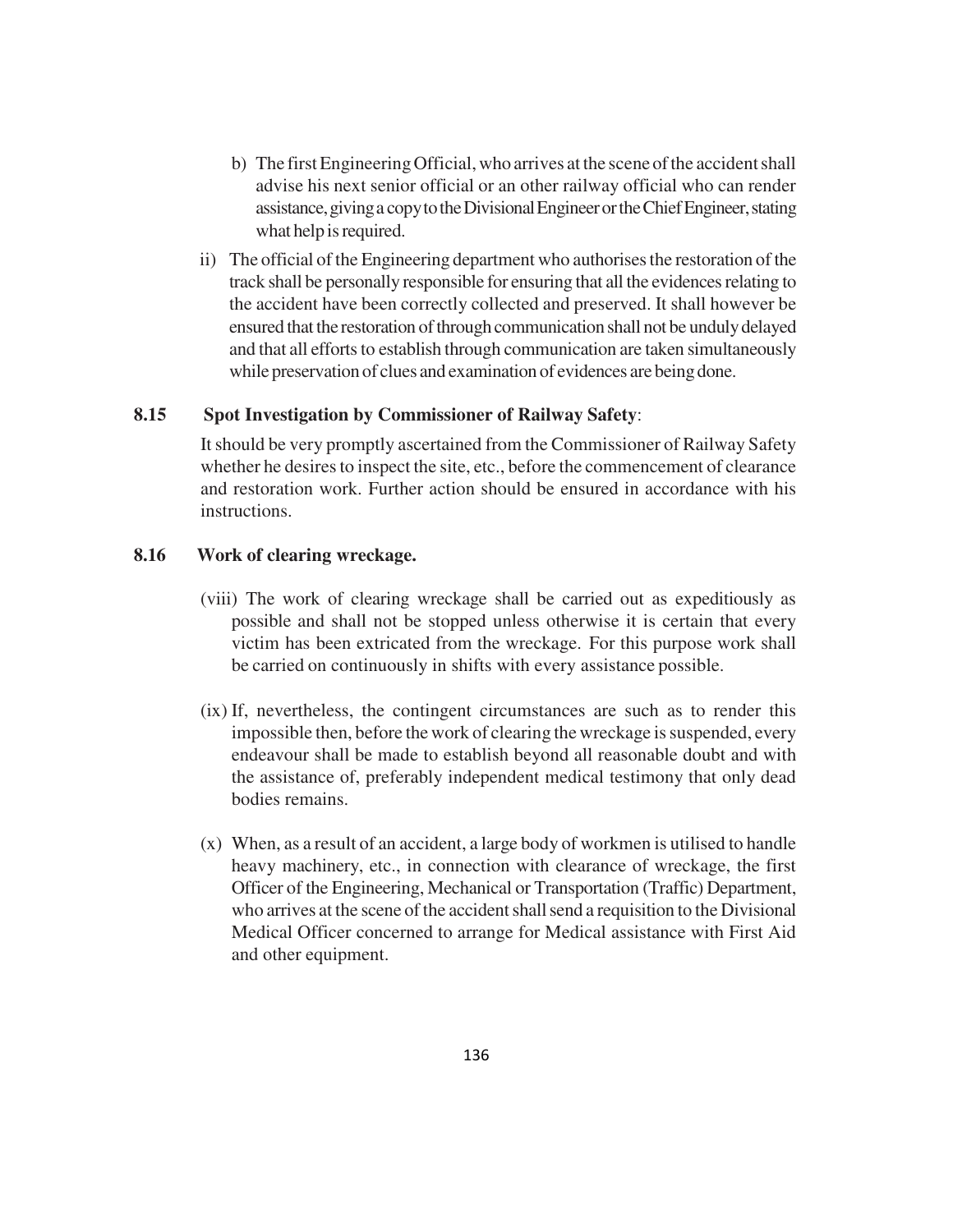# **8.17 Diversion of trains**:

Diversion of Mail/Express/Passenger trains, when necessary be authorised by Divisional Operations Manager/Assistant Operations Manager in consultation with Chief Passenger Transportation Manager.

# **8.18 Action to be taken when line is breached or submerged and transhipment is necessary**:

When the line is reported to be breached or submerged, or when a serious accident has occurred and the traffic is likely to interrupt for a longer duration necessitating transhipment, the following instructions shall be observed:-

- (xi) The Divisional Engineer shall proceed immediately to the spot, and if he cannot, the Officers of other department shall use the quickest available means to reach the site.
- (xii) The first Officer, as soon as he arrives at the scene of the accident, shall make arrangements for transhipment and do everything that will expedite the resumption of traffic duly informing the Officer of the Transportation (Traffic) department in charge of Division of what he is doing.
- (xiii)When an accident involving interruption to traffic occurs near the adjacent Division, the Divisional Operations Manager of the adjoining Division shall be advised immediately since the officers of the neighboring division can arrive more speedily at the accident spot.. The Officers shall at once proceed and assume control of the accident spot and shall take such action as may be necessary and keep the Head Offices as well as the Divisional Officers of the concerned Division informed. They shall remain at spot until the respective Divisional Officers of the Division concerned arrives.
- (xiv) Traffic Inspector, Section Engineer (P.Way), Section Engineer (C&W) and Loco Inspector in charge of the section on which the accident occurred shall on receipt of advice of the accident proceed by the quickest means in order to render all possible assistance.